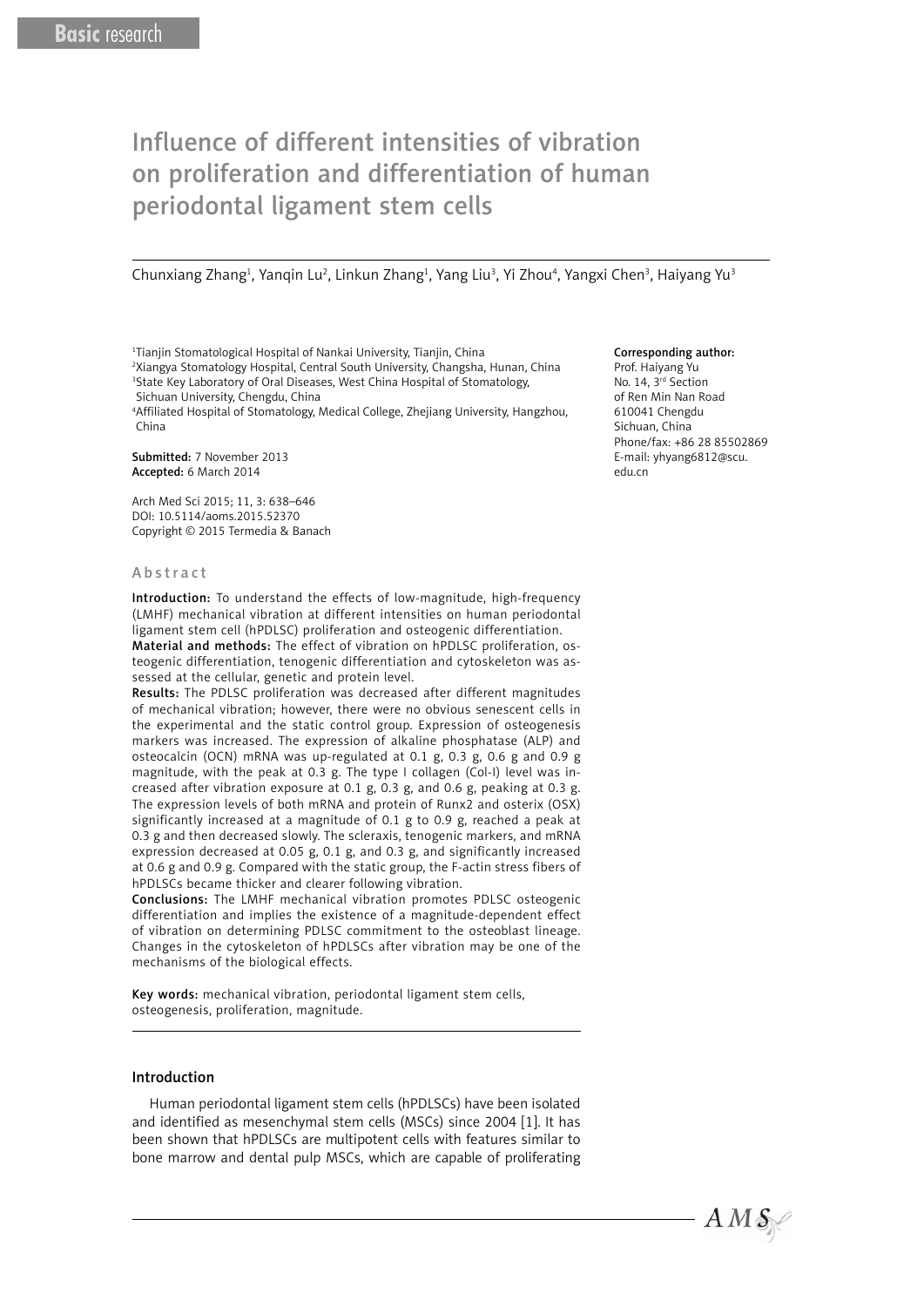and producing different types of tissues such as bone, adipose and tooth associated tissues in specific media [1, 2]. As such, PDLSCs have a dynamic role in maintaining periodontal homeostasis, and are responsible for remodeling and regeneration of periodontal tissues.

It is well known that mechanical stimuli have an important role in bone tissue metabolism and periodontal tissue homeostasis [3–7]. Recently, low-magnitude, high-frequency (LMHF) vibration (e.g., acceleration less than  $\langle 1 \times g$ , where  $g = 9.81$  $m/s<sup>2</sup>$ , at 20–90 Hz) has gained much interest as studies have shown that such mechanical stimulation can positively influence skeletal homeostasis [8–11]. Studies have demonstrated that such kinds of mechanical stimuli exhibit anabolic effects on bone homeostasis in animals [12, 13], postmenopausal osteoporotic women [14], and children with musculoskeletal diseases [15]. However, the underlying mechanism of the anabolic role of LMHF mechanical vibration on bone remains unknown. It has been well accepted that mechanical signals may regulate the direction of stem cell differentiation [16, 17]. With specific regard to mechanical vibration, it has been shown that it has the ability to direct the lineage commitment of bone marrow stromal cells (BMSCs) to the osteoblast lineage [18, 19]. However, little is known about the response of hPDLSCs to any type of mechanical stimulus. While the effect of LMHF mechanical vibration on BMSCs has been established, its potential effect on the remodeling of paradental tissues, including alveolar bone and periodontal ligament (PDL), is currently unknown.

The PDL sensitively mediates the transmission of stress stimuli to the alveolar bone for periodontal tissue remolding. Derived from PDL, hPDLSCs are surmised to have a similar osteogenic response induced by strain. In this regard, our research group was particularly interested in whether LMHF mechanical vibration exerts an effect on hPDLSC proliferation and differentiation. According to findings from our previous experiments, LMHF mechanical vibration promotes PDLSC osteogenic differentiation and implies the existence of a frequency-dependent effect of vibration on determining PDLSC commitment to the osteoblast lineage. However, the magnitude of the mechanical vibration is vital for the therapy effect. Because mechanical stimuli have also been widely used to enhance the formation and properties of tissue-engineered bone [20], the optimal magnitude and frequency should be made clear. Only when these problems are figured out may it be possible to optimize the clinical application protocol of mechanical vibration to facilitate osteogenesis effectively and safely. Given the fact that the efficacy of mechanical stimulation is dependent not only on the frequency, but also the magnitude of the applied vibration stimulus [9, 21], we also wanted to establish the optimal parameters of the mechanical stimulus for promoting osteogenic differentiation. To test our hypothesis, we subjected hPDLSCs to LMHF mechanical vibration at a magnitude of 0.05 g to 0.9 g and a frequency of 50 Hz, based on our previous experiments showing that mechanical vibration at frequency of 50 Hz, with a 0.3 g magnitude, was more favorable for hPDLSC osteogenic differentiation. The effect of mechanical vibration on hPDLSC proliferation and osteogenic differentiation potential was assessed at the cellular, genetic and protein levels.

# Material and methods

# Isolation and identification of human periodontal ligament stem cells

Human PDLSCs were isolated and cultured as previously described [22]. Periodontal ligament cells (PDLCs) were scraped from the healthy, noncarious premolar tooth roots, extracted from donors aged between 12 and 16 years old for orthodontic reasons with informed consent. The PDLCs at passages 2–4 were used for immunomagnetic microbead isolation of PDLSCs via the CD146 microbead kit. The sorted CD146(+) cells were identified as hPDLSCs by immunocytochemical staining using the following antibodies: STRO-1, CD146, CD271 and scleraxis [22]. To investigate the multipotency of hPDLSCs, the isolated cells were tested for the ability to undergo osteogenic and adipogenic differentiation [22]. The passages 3–4 of hPDLSCs were used in the following experiments. Collection and culture of hPDLSCs was approved by the Ethical Committee Board of the West China College of Stomatology, Sichuan University.

## Study design

Cells seeded at  $1 \times 10^5$ /well in a six-well plate were randomly divided into mechanical vibration culture and static culture groups, both of which were cultured in a humidified atmosphere of 5%  $CO<sub>2</sub>$  at 37°C. Cells were incubated overnight in αMEM with 10% FBS to promote cell attachment. After 24 h, the medium was replaced with  $\alpha$ MEM with 2% FBS for 24 h in order to synchronize the cell cycle. Prior to application of the mechanical stimulus, the culture medium of both groups was replaced with fresh  $\alpha$ MEM with 10% FBS.

# Application of LMHF mechanical vibration strain

Six-well plates culturing hPDLSCs were mounted onto the platform, parallel to the ground, of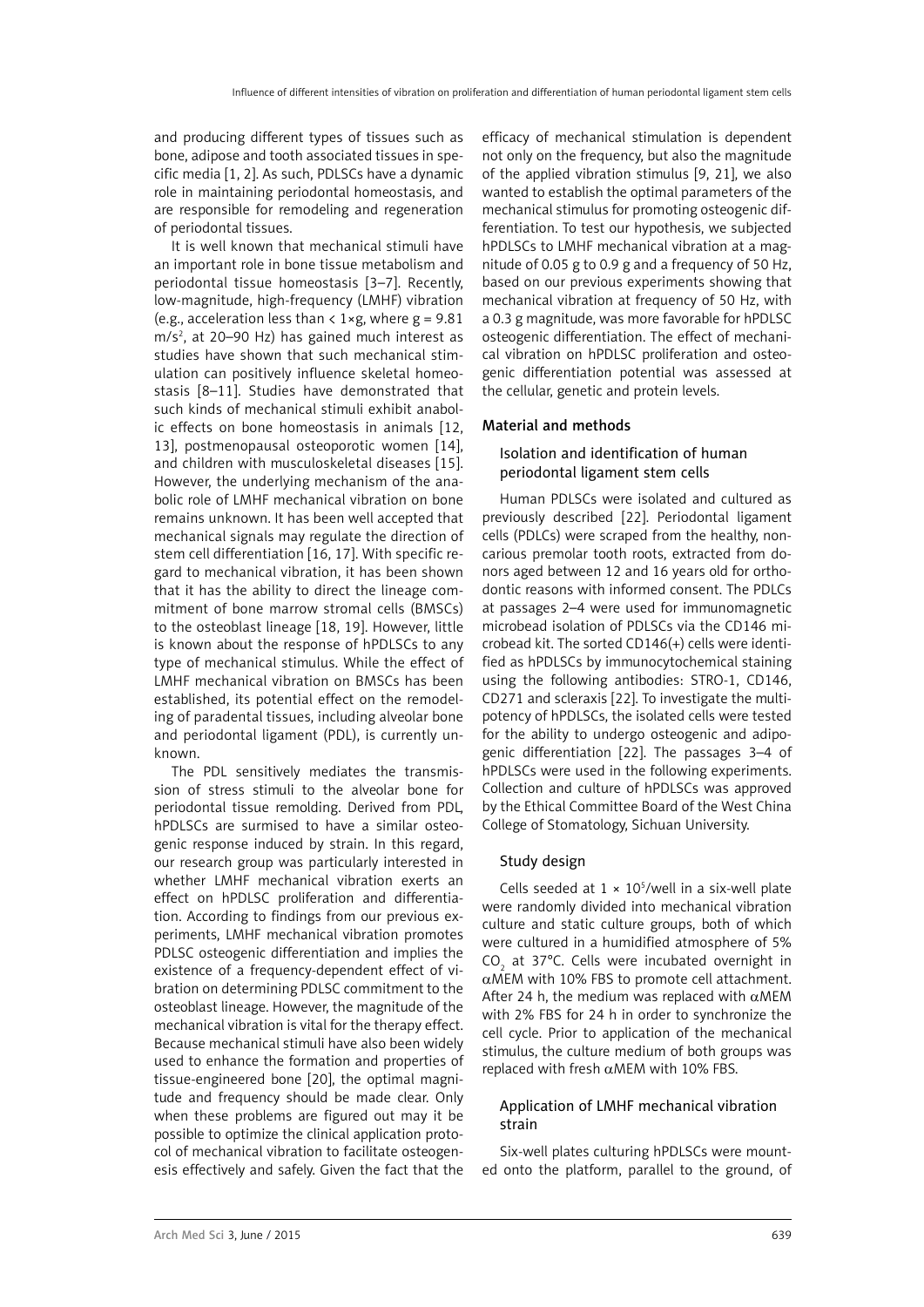a GJX-5 vibration sensor [22] (Beijing Sending Technology, Beijing, China). The hPDLSCs received sinusoidal LMHF mechanical stimuli (magnitude: 0.05 g to 0.9 g, frequency: 50 Hz) perpendicular to the ground for 30 min every 24 h.

# RNA isolation and quantitative real-time RT-PCR

The total RNA of hPDLSCs under different culture conditions was isolated using Trizol reagent (Invitrogen) 2 h after the last stimulus of the fifth day. Following RNA isolation, real-time RT-PCR was carried out using the SYBR-PrimeScript™ RT-PCR Kit (TaKaRa, China). The primer sequences for Runx2, osterix (OSX), Col-I, ALP, OCN, scleraxis and GAPDH were synthesized based on the GenBank database and are presented in Table I.

## Western blots

Total protein for western blot analysis were started to be extracted 12 h after the last stimulation cycle on the fifth day of culture. Forty µg protein extracts were separated on 10% SDS-PAGE gels and subsequently transferred to a PVDF membrane. After blocking, the membranes were probed with primary antibodies raised against osterix and Runx2 (Abcam, Cambridge, MA USA), followed by the addition of a horseradish peroxidase-conjugated secondary antibody (Zhongshan Bio Co., Beijing, China). Immunoreactive proteins were visualized using a chemiluminescence kit (Millipore, Billerica, MA, USA). Band intensities were determined using the ChemiDoc XRS Gel documentation system and Quantity One software (Bio-Rad, Hercules, CA, USA).

## Cell proliferation assay

After a mechanical vibration stimulus for 3 days, cell proliferation in each group was measured using a cell counting kit (CCK-8; Dojindo Molecular Technologies Inc., Rockville, MD, USA) from 12 h after the last stimulus. The cell viability was shown in direct proportion to the absorbance at 450 nm; therefore, it was calculated as the OD value using a microplate reader (Varioskan Flash; Thermo Fisher Scientific, Waltham, MA, USA).

## Assessment of senescence-associated b-galactosidase staining

The cell senescence of hPDLSCs was tested after mechanical vibration for 5 days, at the ideal intensity and frequency for enhancing PDLSCs' osteodifferentiation based on the results of this and previous works (magnitude: 0.3 g, frequency: 50 Hz). Cell senescence was measured at 12 h after the last stimulus using a senescence-associated B-galactosidase staining kit (Beyotime, China). The senescent cells were observed in an optical microscope and counted from 5 random fields of vision.

## Immunofluorescence analysis

We observed cytoskeletal changes after the mechanical vibration (magnitude: 0.3 g, frequency: 50 Hz), which was more conducive for the osteodifferentiation of PDLSCs, according to the results

| Target gene       | <b>Primers</b> | Sequence                       | Fragment size [bp] |
|-------------------|----------------|--------------------------------|--------------------|
| Runx <sub>2</sub> | Forward        | 5'-CAGATGGGACTGTGGTTACTGT-3'   | 169                |
|                   | Reverse        | 5'-GTGAAGACGGTTATGGTCAAGG-3'   |                    |
| Osterix           | Forward        | 5'-CTGTGAAACCTCAAGTCCTATGGA-3' | 69                 |
|                   | Reverse        | 5'--GCTCTGCAGTCAAGGGAGATG -3'  |                    |
| GAPDH             | Forward        | 5'- GGAAGGTGAAGGTCGGAGT -3'    | 229                |
|                   | Reverse        | 5'-TGGAAGATGGTGATGGGATT-3'     |                    |
| ALP               | Forward        | 5'- CAGATGAAGTGGGAGTGCTTGT -3' | 115                |
|                   | Reverse        | 5'-CTGATGTGGAGTATGAGAGTGACG-3' |                    |
| <b>OCN</b>        | Forward        | 5'- CTCACACTCCTCGCCCTATTG -3'  | 142                |
|                   | Reverse        | 5'- GCCTGGGTCTCTTCACTACCT -3'  |                    |
| Col-I             | Forward        | 5'-CCACCTGCCTCTGGCTTCT-3'      | 68                 |
|                   | Reverse        | 5'- AGCTGTGGAGGAGGGTTTCA -3'   |                    |
| Scleraxis         | Forward        | 5'-GAACACCCAGCCCAAACAGAT-3'    | 63                 |
|                   | Reverse        | 5'-TCCTTGCTCAACTTTCTCTGGTT-3'  |                    |

Table I. aRT-PCR primers used in this study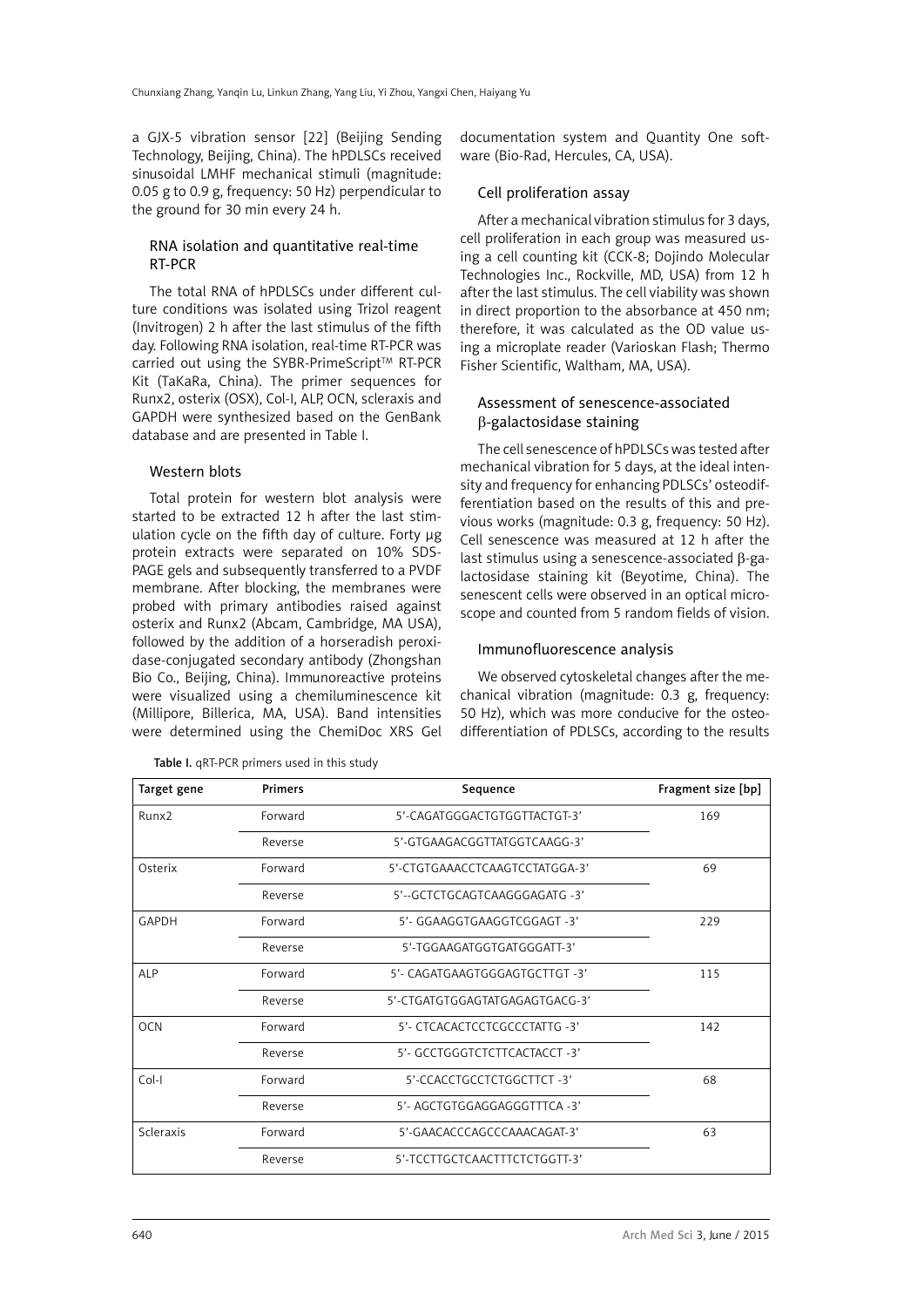of our previous studies. Cells were subjected to mechanical vibration continuously for 2 h (magnitude: 0.3 g, frequency: 50 Hz), then fixed with 4% paraformaldehyde, rinsed with PBS 3 times, permeabilized with 0.25% Triton X-100 for 10 min, rinsed with PBS 3 times again, then incubated with 5% BSA at 37°C for 30 min. Next, the cells were incubated with 0.5 µM Alexa Fluor 488-conjugated phalloidin (Sigma, USA) at 37°C away from light for 1 h, rinsed twice with PBS, stained with DAPI (Sigma, USA) for 5 min, and finally rinsed twice with PBS. The cells on coverslips were observed using an epifluorescent microscope (Olympus IX70, Japan).

All assays were performed in triplicate, with three independent experiments.

#### Statistical analysis

All quantitative data are presented as the mean ± standard deviation. Statistical analysis to compare results between groups was carried out by one-way analysis of variance (ANOVA) using a multiple comparison Dunnett post-hoc test, with SPSS software, version 17.0 (SPSS Inc, Chicago, IL, USA). Statistically significant values were defined as *p* < 0.05.

#### Results

## Effect of mechanical vibration on PDLSC proliferation and cellular senescence

When the acceleration was set equal to or more than 0.3 g, PDLSC proliferation showed a significant decrease with the largest change in the 0.3 g group, compared to that in the control static group (Figure 1 C). To further confirm the effect of mechanical vibration on hPDLSC vitality, cell senescence was measured. As shown in Figures 1 A and 1 B, no obvious SA-β-gal blue positive cell was observed either in the experimental or the control group.

# Osteogenic-specific gene and protein expression levels in PDLSCs stimulated by mechanical vibration at different magnitudes

To investigate the effect of mechanical vibration at different magnitudes on osteogenic differentiation of hPDLSCs, genes associated with osteogenesis, including Runx2, Osx, Col-I, ALP and OCN, were measured by real-time RT-PCR. Compared to the control group, Runx2 mRNA expression slightly increased at 0.1 g, and peaked to approximately 4-fold versus control at 0.3 g (Figure 2 A); the other four mRNAs expression levels showed a common growing trend towards a significant peak at 0.3 g (Osx 2.3-fold, ALP 2.8-fold, OCN 3.8-fold, and Col-I 2.4-fold); then they decreased to a minimum at 0.9 g (Figures 2 A and C). The expression levels of bone specific proteins were further evaluated using western blotting (Figure 2 B). Similar to gene expression data, both Runx2 and Osx protein levels increased in magnitude-dependent manners, with significant peaks at 0.3 g (Runx2 6.4-fold and Osx 7.5-fold), respectively, then decreased to some extent. In summary, the





Figure 1. Effect of mechanical vibration on hPDLSC proliferation and senescence. There were no obvious SA-β-gal blue positive cells in the static control (A) and the experimental group  $(B)$ . Scale bars = 200 µm for A and B. A trend toward decreased cell proliferation was evident with increased magnitude of stimulation, which was statistically significant at 0.3 g and above, when compared with the stationary control (C)

*Bars represent the mean ± standard deviation (n = 3); \*p < 0.05; \*\*p < 0.01.*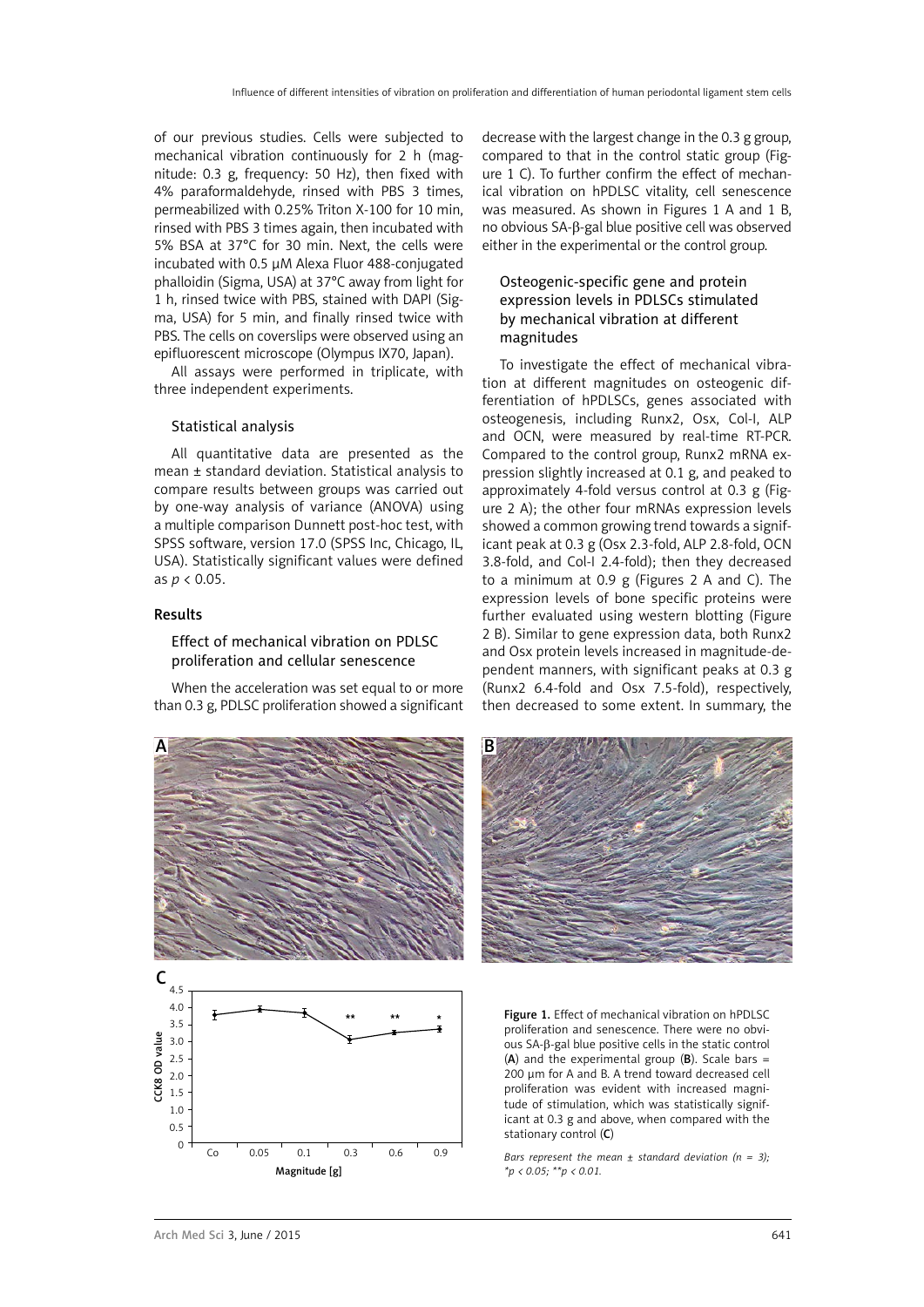

Figure 2. The effect of mechanical vibration at different magnitudes on osteogenic gene and protein expression in hPDLSCs. Quantitative PCR results indicate that Runx2 and osterix (Osx) mRNA levels were upregulated by mechanical vibration at 0.1–0.9 g magnitude, as compared to control cells (Co) (A); the mRNA expression levels of ALP, OCN, and Col-I were in a common growing trend towards a significant peak at 0.3 g, then decreased to a minimum at 0.9 g (B); Runx2 and osterix (Osx) protein expression levels increased with increasing magnitude, peaking at a magnitude of 0.3 g compared to control (C)

*Each bar represents the mean ± standard deviation (n = 3); \*p < 0.05.*

increased protein levels of Runx2 and Osx at 0.1 g to 0.9 g magnitude stimulation were consistent with the changes in their respective mRNA levels.

## Tenogenic-specific gene expression levels in PDLSCs stimulated by mechanical vibration at different magnitudes

The PDLSCs express both osteogenic and tenogenic phenotypes. The mRNA expression level of scleraxis, a tendon-specific transcription factor, decreased at 0.05 g, 0.1 g, and 0.3 g, and significantly increased at 0.6 g and 0.9 g, with a peak increase at 0.9 g (1.97-fold increase versus control; *p* < 0.05) (Figure 3).

# Changes in the cytoskeleton of PDLSCs after mechanical vibration

In order to examine the effect of mechanical vibration on the cytoskeleton of hPDLSCs as well as to investigate the potential role of the actin cytoskeleton in the osteogenic differentiation in response to mechanical vibration, we observed cytoskeletal changes after mechanical vibration. Compared to the static group, the F-actin stress fibers of hPDLSCs became thicker and clearer after vibration (Figure 4).

## **Discussion**

## PDLSC proliferation and cellular senescence

In this work, we successfully isolated hPDLSCs using the CD146 microbead kit. The results of phenotypic detection of hPDLSCs showed that hPDLSCs have similar phenotypes to bone marrow stem cells (BMSCs), with their pluripotency also proven. This suggested that purified mesenchymal stem cells can be obtained from PDL, a readily available source for regenerative dentistry [22]. Subsequently, we examined the potential cellular and molecular regulation of hPDLSCs after mechanical vibration at a magnitude of 0.05 g to 0.9 g and a frequency 50 Hz, in order to test whether the efficacy of mechanical stimulation is dependent on the magnitude of the applied vibration stimulus. In our study, mechanical vibration caused a reduction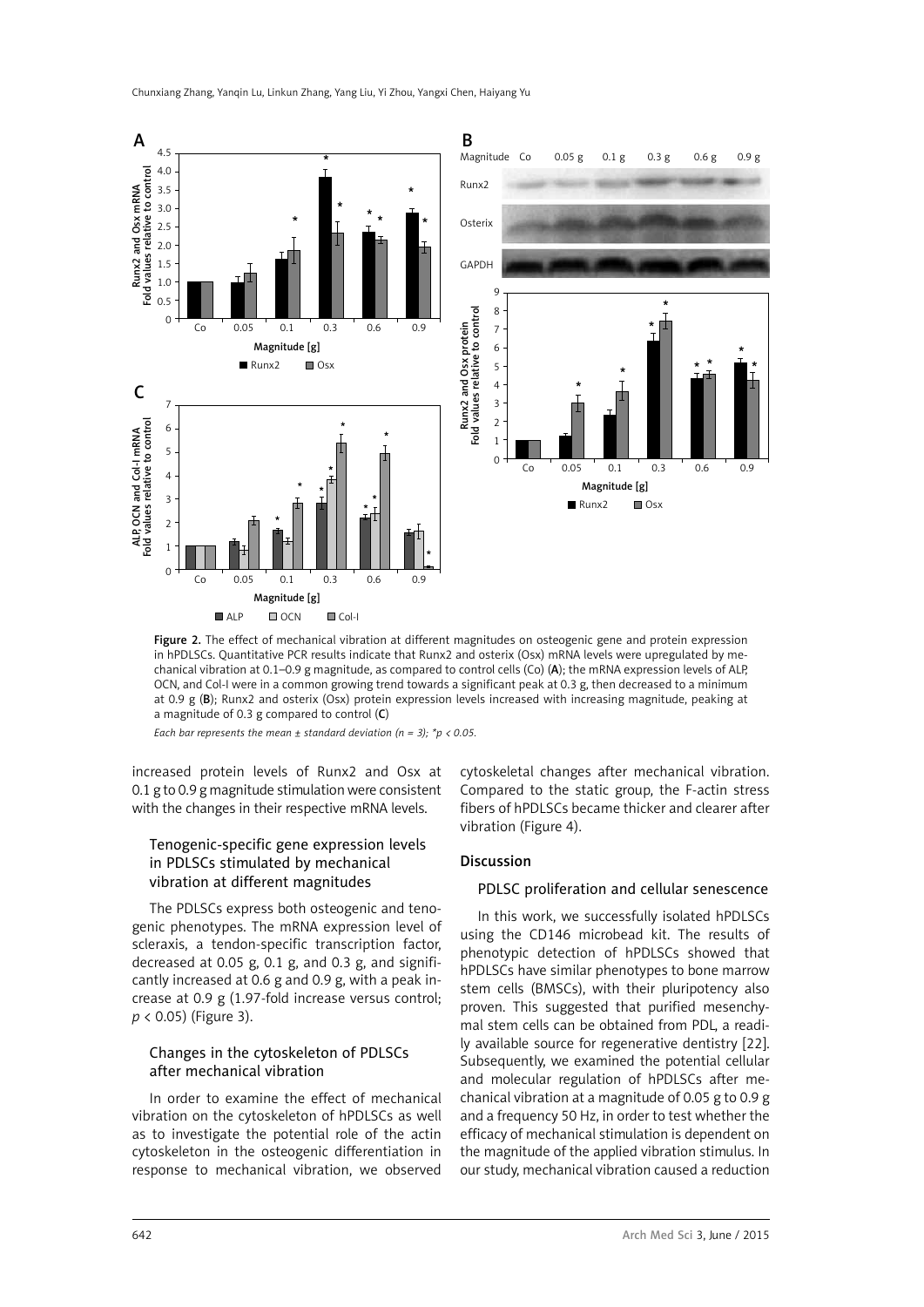of hPDLSC proliferation, which peaked at 0.3 g. Luu *et al.* [18] found that BMSC proliferation was positively influenced by mechanical vibration. Contrastingly, Zhou *et al.* [23] found that BMSC proliferation was decreased after vibration treatment. Senescence-associated β-galactosidase (SA–β-Gal) is an established biomarker associated with cellular aging. Senescent cells should be detected as cells showing a cytoplasmic blue precipitate [24]. In the present study, there were no obvious SA-β-gal positive cells in the experimental and the static control group. As such, although the decreased PDLSC proliferation observed in our study was confirmed by the cell counting assay, hPDLSCs maintained high vitality after mechanical vibration.

## Osteogenic-specific gene and protein expression levels

Experimental studies have already affirmed the significance of mechanical strain on osteogenic differentiation of BMSCs. Jagodzinski *et al.* [25] found that cyclical stretching significantly up-regulated expression of ALP, OCN, Col-I and Runx2 of human BMSCs. Other studies with 3D-cultured BMSCs [26] also verified cyclic tensile strain-induced osteogenic differentiation. Tang found that hPDLSCs might be sensitive to cyclic tensile strain. The significant increase of Runx2, osterix and Satb2 expression levels may suggest an early response toward osteogenic orientation of hPDLSCs [27]. Studies have revealed that Runx2 and osterix are two essential transcription factors in the osteogenic pathway [28]. Our study aims to investigate the response of hPDLSCs subject to mechanical vibration at different magnitudes. In this study, the expression of both genes was increased by LMHF mechanical vibration in the range of 0.1 g to 0.9 g, which peaked at a magnitude of 0.3 g, albeit to different extents. Based upon the observed enhancement of Runx2 and osterix mRNA expression induced by mechanical



Figure 3. The effect of mechanical vibration at different magnitudes on tenogenic gene expression in hPDLSCs. Quantitative PCR results indicate that the mRNA expression level of Scleraxis, a tendon specific transcription factor, decreased at 0.05 g, 0.1 g, and 0.3 g, and significantly increased at 0.6 g and 0.9 g, with a peak increase at 0.9 g

*Each bar represents the mean ± standard deviation (n = 3); \*p < 0.05.*

vibration, we conclude that mechanical vibration can affect osteogenesis by increasing the commitment of PDLSCs to the osteogenic lineage. This conclusion is supported by our protein expression data, which were in parallel to mRNA data, implying that the efficacy of vibration was strongly dependent on the magnitude of the applied mechanical stimulation.

The increased matrix synthesis and maturation by mechanical vibration was shown by elevated expression levels of the middle (Col-I, ALP) and late (OCN) osteogenic markers. We interpret our data to indicate that LMHF mechanical vibration drives hPDLSCs to an osteogenic lineage.

The mRNA expression level of scleraxis decreased at 0.05 g, 0.1 g, and 0.3 g, and significantly increased at 0.6 g and 0.9 g. The differences in expression level between tenogenic differentiation markers and osteogenic differentiation markers may have arisen from their unique temporal-specific, frequency-specific and magnitude-specific



Figure 4. Change in cytoskeleton of hPDLSCs in response to mechanical vibration. Compared with the static control group (A), the F-actin stress fibers of hPDLSCs became thicker and clearer following vibration stimulation (B) *Scale bars =100 µm for A and B.*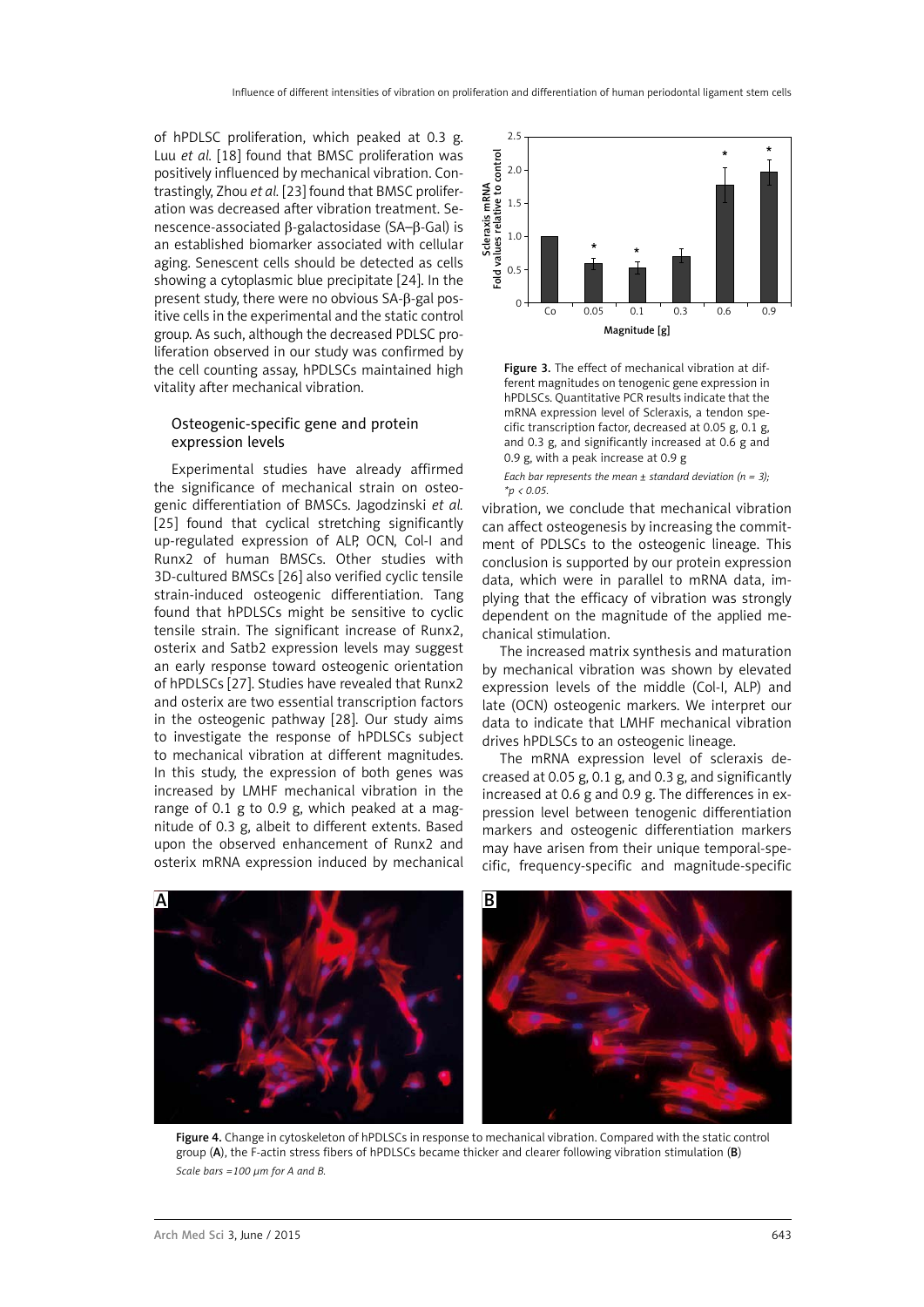regulation. Consistent with our data, Xie *et al.* [11] found that mechanical vibration at 45 Hz, 0.3 g can inhibit trabecular bone resorption, and maintain a high level of matrix quality in the growing skeleton. Lau *et al.* [8] found that when MLO-Y4 osteocytes were subjected to LMHF mechanical vibration, RANKL mRNA expression was decreased most significantly at 60 Hz, 0.3 g. Rubin *et al.* [19] and Luu [18] observed that mechanical vibration at 0.2 g, 90 Hz directed the lineage commitment of BMSCs to the osteoblast lineage. More recently, Zhou *et al.* [23] found that mechanical vibration at 40 Hz, 0.3 g promoted BMSC differentiation of BMSCs seeded on bone-derived scaffolds.

Different regimens of frequencies and intensity of mechanical vibration have been used in cells, animals and human beings, with different results [12, 13, 29]. The ideal frequency and intensity of the stimulus is still not established; although it is known that frequencies that range from 15 Hz to 90 Hz can be strongly anabolic [12], the range of appropriate intensity has not yet been determined. In this regard, our results are in agreement with some previous studies [8, 11, 23], but there are discrepancies with other researchers which we believe reflect the use of different cell types and research models [9, 18, 19]. Some researchers have suggested that the efficacy of mechanical signals that stimulate bone formation are dependent on the applied frequency, rather than the strain magnitude [9, 21]; however, it has been suggested that the degree of cellular response is determined not only by the frequency of the load, but also by the magnitude, rate, and even cycle number of the load [30].

## Changes in the cytoskeleton

In our study, we determined the effect of magnitude at a constant frequency (50 Hz) in order to look for an optimal magnitude to stimulate PDLSCs toward osteogenic differentiation. From our results, mechanical vibration at a magnitude of 0.3 g to 0.6 g was more conducive for the osteodifferentiation of PDLSCs, implying that there is also a magnitude-dependent effect of vibration on determining PDLSCs' commitment to different lineages. What remains unclear is how the mechanical force is recognized by the cells and transduced into a cellular signal that controls transcriptional activity. The physical mechanisms modulating the vibration-induced response have not been identified. Regardless of the physical mechanism involved in transmitting mechanical signals to the cell, the cytoskeleton as the continuous structure between chromosome and cell membrane is likely involved in transmitting mechanical cues within a cell [31]. This hypothesis that the cytoskeleton is intimately involved in transmitting and amplifying the oscillatory mechanical signal was corroborated by the up-regulation of genes important for cytoskeletal remodeling [32]. It was reported that mechanical force was transferred through the cytoskeleton to the nucleus [33], leading to a biochemical cascade. Previous studies [34] have shown that unidirectional steady flow induced actin stress fiber formation. The purpose of this project was to examine the effect of mechanical vibration on the actin cytoskeleton of hPDLSCs as well as to determine the potential role of the actin cytoskeleton in the osteogenic differentiation in response to vibration. In contrast, the development of thick actin fibers, consistent with the formation of stress fibers, was apparent in cells exposed to a mechanical stimulus. Consistent with Judex [32], the mechanically driven osteogenic commitment of undifferentiated PDLSCs was influenced by the level of cytoskeletal remodeling, which was correlated with the magnitude of applied acceleration. We postulate that the actin cytoskeleton plays a pivotal role in determining the PDLSC mechanical properties and modulation of cellular mechanics at the early stage of stem-cell osteodifferentiation. However, there is a discrepancy in the relationship between osteogenic differentiation of stem cells and skeletal changes. Rodríguez *et al.* [35] reported that the actin cytoskeleton changed from a large number of thin, parallel microfilament bundles extending across the entire cytoplasm in undifferentiated MSCs to a few thick actin filament bundles located at the outermost periphery in differentiated cells. Titushkin discovered that the actin cytoskeleton changed from thick stress fibers in hMSCs into the thinner filamentous network in osteoblasts [36]. Even so, changes in the cytoskeleton of hPDLSCs after vibration may be one of the mechanisms of the biological effects.

In conclusion, our study provides a first glimpse at how hPDLSCs respond to LMHF mechanical vibration at the level of cell proliferation, gene transcription and protein expression. Specifically, we observed a decrease in PDLSC proliferation and an increase in markers of osteogenesis after mechanical vibration stimulation. From our previous results, mechanical vibration at a frequency of 40 Hz to 90 Hz was more conducive for the osteodifferentiation of PDLSCs, implying the existence of a frequency-dependent effect of vibration on determining PDLSC commitment to the osteoblast lineage. This work indicated that mechanical vibration at a magnitude of 0.3 g to 0.6 g with a 50 Hz frequency was more favorable for PDLSC osteogenic differentiation, implying that the osteogenic efficacy of mechanical stimulation is also dependent on the magnitude. In addition, changes in the cytoskeleton of hPDLSCs after vibration may be one of the mechanisms of the biological effects. Therefore, our data provided a range of parame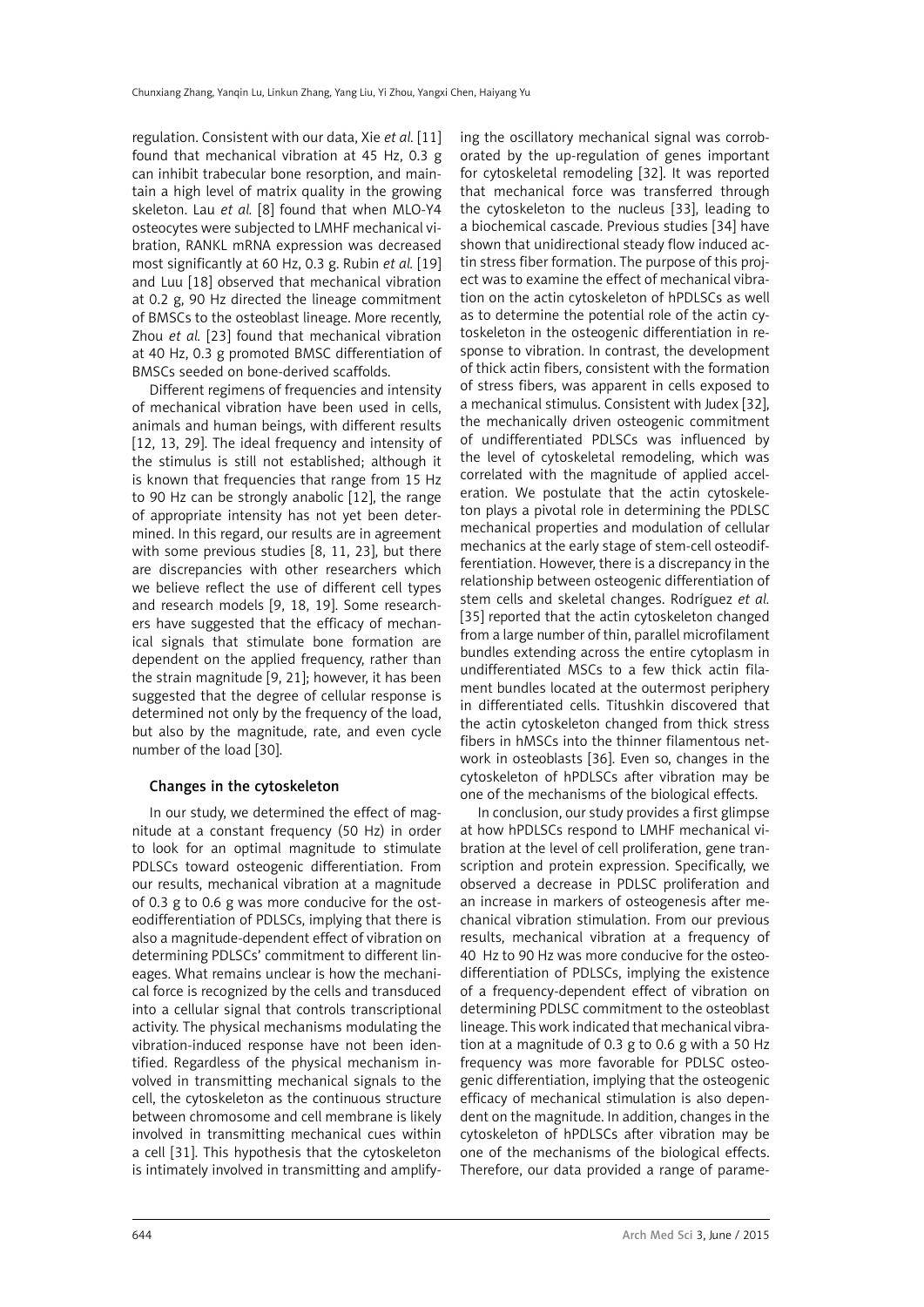ters for *in vivo* testing and clinical applications in the future.

More long-term studies *in vitro* and *in vivo* are needed to determine whether vibration at different magnitudes and frequencies than those tested in the current study could become a suitable therapy to enhance periodontal regeneration and accelerate periodontal tissue remodeling.

## Acknowledgments

This work was supported by a grant from the National Natural Science Foundation of China (No. 81070867).

The experimental procedure was approved by the Ethical Committee Board of West China College of Stomatology, Sichuan University. The Judgment's reference number is 2009026.

# Conflict of interest

The authors declare no conflict of interest.

#### References

- 1. Seo BM, Miura M, Gronthos S, et al. Investigation of multipotent postnatal stem cells from human periodontal ligament. Lancet 2004; 364: 149-55.
- 2. Trubiani O, Orsini G, Zini N, et al. Regenerative potential of human periodontal ligament derived stem cells on three-dimensional biomaterials: a morphological report. J Biomed Mat Res Part A 2008; 87: 986-93.
- 3. Gardner MJ, van der Meulen MCH, Demetrakopoulos D, Wright TM, Myers ER, Bostrom MP. In vivo cyclic axial compression affects bone healing in the mouse tibia. J Orthop Res 2006; 24: 1679-86.
- 4. Omar H, Shen G, Jones AS, Zoellner H, Petocz P, Darendeliler MA. Effect of low magnitude and high frequency mechanical stimuli on defects healing in cranial bones. J Oral Maxillofac Surg 2008; 66: 1104-11.
- 5. Rubin C, Turner AS, Bain S, Mallinckrodt C, McLeod K. Anabolism – low mechanical signals strengthen long bones. Nature 2001; 412: 603-4.
- 6. McCulloch CAG, Lekic P, McKee MD. Role of physical forces in regulating the form and function of the periodontal ligament. Periodontology 2000; 24: 56-72.
- 7. Kaneko S, Ohashi K, Soma K, Yanagishita M. Occlusal hypofunction causes changes of proteoglycan content in the rat periodontal ligament. J Periodont Res 2001; 36: 9-17.
- 8. Lau E, Al-Dujaili S, Guenther A, Liu D, Wang L, You L. Effect of low-magnitude, high-frequency vibration on osteocytes in the regulation of osteoclasts. Bone 2010; 46: 1508-15.
- 9. Judex S, Lei X, Han D, Rubin C. Low-magnitude mechanical signals that stimulate bone formation in the ovariectomized rat are dependent on the applied frequency but not on the strain magnitude. J Biomech 2007; 40: 1333-9.
- 10. Oxlund BS, Ørtoft G, Andreassen TT, Oxlund H. Low-intensity, high-frequency vibration appears to prevent the decrease in strength of the femur and tibia associated with ovariectomy of adult rats. Bone 2003; 32: 69-77.
- 11. Xie L, Jacobson JM, Choi ES, et al. Low-level mechanical vibrations can influence bone resorption and bone formation in the growing skeleton. Bone 2006; 39: 1059-66.
- 12. Rubin C, Turner AS, Mallinckrodt C, Jerome C, McLeod K, Bain S. Mechanical strain, induced noninvasively in the high-frequency domain, is anabolic to cancellous bone, but not cortical bone. Bone 2002; 30: 445-52.
- 13. Rubin C, Turner AS, Muller R, et al. Quantity and quality of trabecular bone in the femur are enhanced by a strongly anabolic, noninvasive mechanical intervention. J Bone Miner Res 2002; 17: 349-57.
- 14. Rubin C, Recker R, Cullen D, Ryaby J, McCabe J, McLeod K. Prevention of postmenopausal bone loss by a low©\ magnitude, high©\frequency mechanical stimuli: a clinical trial assessing compliance, efficacy, and safety. J Bone Miner Res 2004; 19: 343-51.
- 15. Ward K, Alsop C, Caulton J, Rubin C, Adams J, Mughal Z. Low magnitude mechanical loading is osteogenic in children with disabling conditions. J Bone Miner Res 2004; 19: 360-9.
- 16. Pelaez D, Charles Huang CY, Cheung HS. Cyclic compression maintains viability and induces chondrogenesis of human mesenchymal stem cells in fibrin gel scaffolds. Stem Cells and Development 2009; 18: 93-102.
- 17. Thorpe SD, Buckley CT, Vinardell T, O'Brien FJ, Campbell VA, Kelly DJ. The response of bone marrow-derived mesenchymal stem cells to dynamic compression following TGF-beta3 induced chondrogenic differentiation. Annals of Biomedical Engineering 2010; 38: 2896-909.
- 18. Luu YK, Capilla E, Rosen CJ, et al. Mechanical stimulation of mesenchymal stem cell proliferation and differentiation promotes osteogenesis while preventing dietary©\ induced obesity. J Bone Miner Res 2009; 24: 50-61.
- 19. Rubin C, Capilla E, Luu Y, et al. Adipogenesis is inhibited by brief, daily exposure to high-frequency, extremely low-magnitude mechanical signals. Proc Natl Acad Sci 2007; 104: 17879.
- 20. Ignatius A, Blessing H, Liedert A, et al. Tissue engineering of bone: effects of mechanical strain on osteoblastic cells in type I collagen matrices. Biomaterials 2005; 26: 311-8.
- 21. Rubin CT, McLeod KJ. Promotion of bony in growth by frequency-specific, low-amplitude mechanical strain. Clin Orthop Rel Res 1994; 298: 165.
- 22. Zhang C, Li J, Zhang L, et al. Effects of mechanical vibration on proliferation and osteogenic differentiation of human periodontal ligament stem cells. Arch Oral Biol 2012; 57: 1395-407.
- 23. Zhou Y, Guan X, Zhu Z, et al. Osteogenic differentiation of bone marrow-derived mesenchymal stromal cells on bone-derived scaffolds: effect of microvibration and role of ERK1/2 activation. Eur Cells Mater 2011; 22: 12-25.
- 24. Chen Y, Xu X, Tan Z, Ye C, Zhao Q, Chen Y. Age-related BMAL1 change affects mouse bone marrow stromal cell proliferation and osteo-differentiation potential. Arch Med Sci 2012; 8: 30-8.
- 25. Jagodzinski M, Drescher M, Zeichen J, et al. Effects of cyclic longitudinal mechanical strain and dexamethasone on osteogenic differentiation of human bone marrow stromal cells. Eur Cell Mater 2004; 7: C41.
- 26. Kearney E, Farrell E, Prendergast P, Campbell V. Tensile strain as a regulator of mesenchymal stem cell osteogenesis. Ann Biomed Eng 2010; 38: 1767-79.
- 27. Tang N, Zhao Z, Zhang L, et al. Up-regulated osteogenic transcription factors during early response of human periodontal ligament stem cells to cyclic tensile strain. Arch Med Sci 2012; 8: 422-30.
- 28. Nakashima K, Zhou X, Kunkel G, et al. The novel zinc finger-containing transcription factor osterix is required for osteoblast differentiation and bone formation. Cell 2002; 108: 17-29.